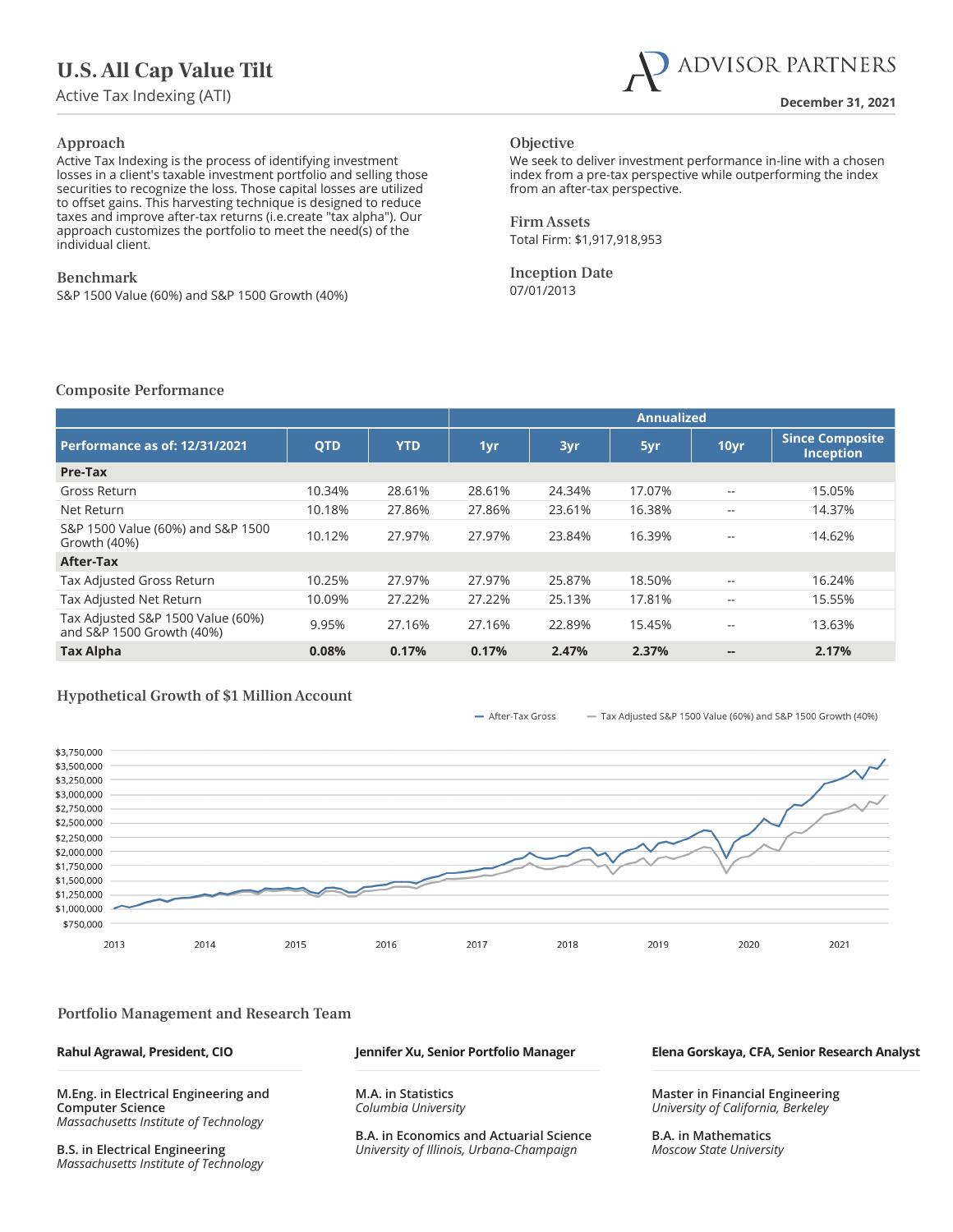# **U.S. All Cap Value Tilt**

**December 31, 2021 December 31, 2021** 



#### Portfolio Characteristics

| <b>Characteristic</b>             | <b>Representative</b><br><b>Portfolio</b> | <b>Benchmark</b> |
|-----------------------------------|-------------------------------------------|------------------|
| Dividend Yield                    | 1.40                                      | 1.40             |
| Market Capitalization (Millions)  | 645,393.00                                | 508,300.00       |
| Price/Earnings                    | 22.50                                     | 23.40            |
| <b>Total Number of Securities</b> | 291                                       | 1,506            |
| <b>Tracking Error</b>             | 2.11%                                     |                  |

#### Top 10 Holdings (%)

| <b>Company</b>                  | <b>Representative</b><br><b>Portfolio</b> |
|---------------------------------|-------------------------------------------|
| Apple Inc.                      | 8.94%                                     |
| Microsoft Corporation           | 5.16%                                     |
| Alphabet Inc.                   | 3.51%                                     |
| Amazon.com, Inc.                | 2.81%                                     |
| NextEra Energy, Inc.            | 1.88%                                     |
| UnitedHealth Group Incorporated | 1.64%                                     |
| Eli Lilly and Company           | 1.46%                                     |
| Adobe Inc.                      | 1.46%                                     |
| Thermo Fisher Scientific Inc.   | 1.42%                                     |
| Johnson & Johnson               | 1.38%                                     |
| Total                           | 29.65%                                    |